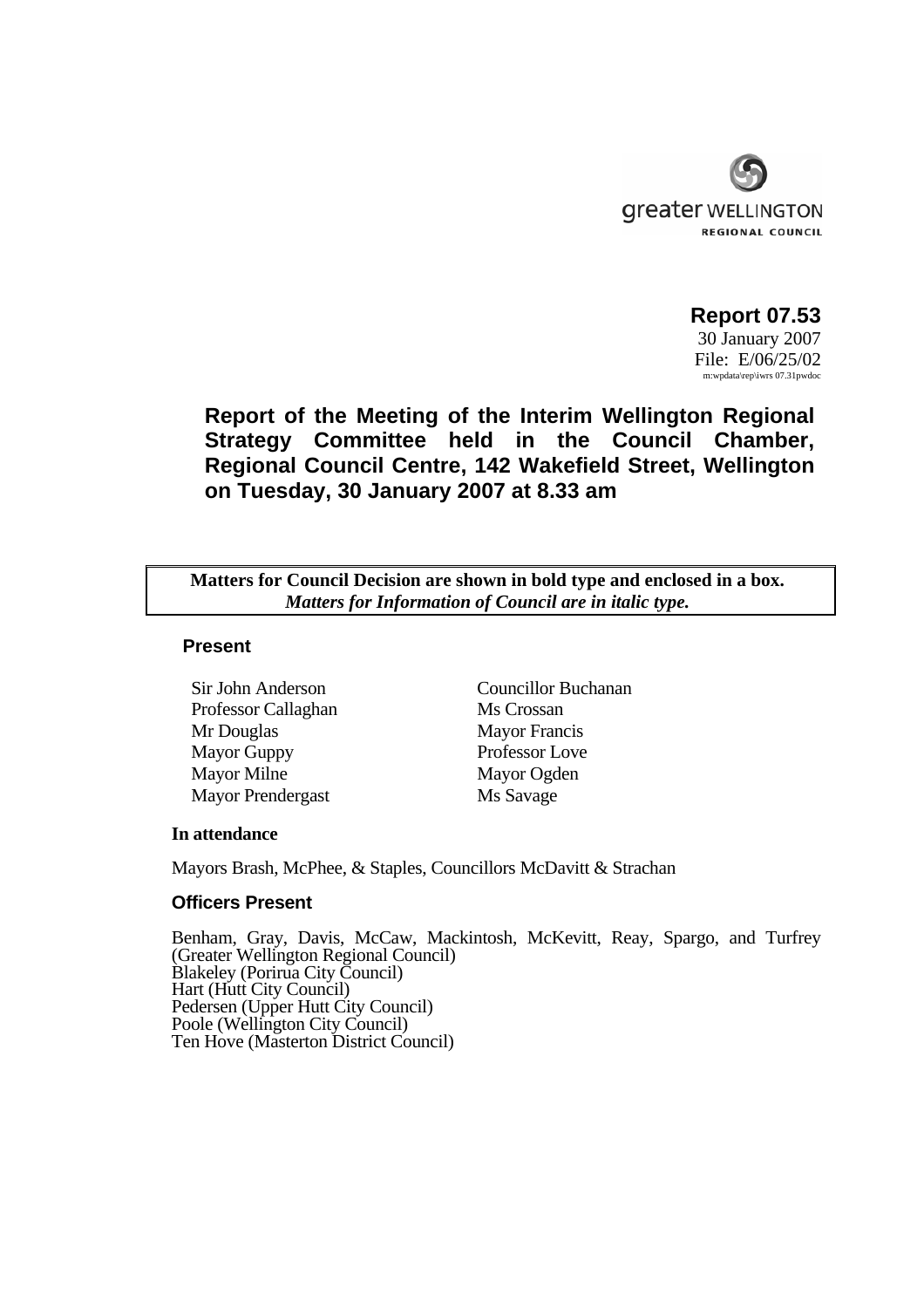# **Public Business**

# **Procedural Items**

IWRS 20 **Apologies**

There were no apologies

## **Matters for Decision**

IWRS 24 **Wellington Regional Strategy Hearings Subcommittee Recommendations on Submissions to the Wellington Regional Strategy and LTCCP Amendment** 

**Report 07.22 File: WRS/07/01/02** 

*Resolved (Cr Buchanan/Sir John Anderson)*

*That the Committee* 

- *1. Receives the report.*
- *2. Notes the content of the report, as amended during discussion at this meeting.*

| <b>Resolved</b>                             |    | (Cr Buchanan/Sir John Anderson)                                                                                                                                                                             |  |  |
|---------------------------------------------|----|-------------------------------------------------------------------------------------------------------------------------------------------------------------------------------------------------------------|--|--|
| That the Committee recommends that Council: |    |                                                                                                                                                                                                             |  |  |
| 3.                                          |    | Agrees to recommend to Greater Wellington the following changes in<br>relation to the WRS:                                                                                                                  |  |  |
|                                             | a. | Change the WRS text to strengthen recognition of factors<br>influencing the Wellington regional economy, particularly those<br>around private sector activity and central government's role and<br>actions. |  |  |
|                                             | b. | Address the perceived lack of analysis and evaluation by<br>including reference in the WRS to background work such as:                                                                                      |  |  |
|                                             |    | Business sector analysis by 3 digit ANZSIC codes (Kemp),                                                                                                                                                    |  |  |
|                                             |    | <b>Regional Full Time Equivalent projections by 1 digit ANZSIC</b><br>codes (NZIER),                                                                                                                        |  |  |
|                                             |    | Floor space projections for office, industrial and commercial                                                                                                                                               |  |  |
|                                             |    |                                                                                                                                                                                                             |  |  |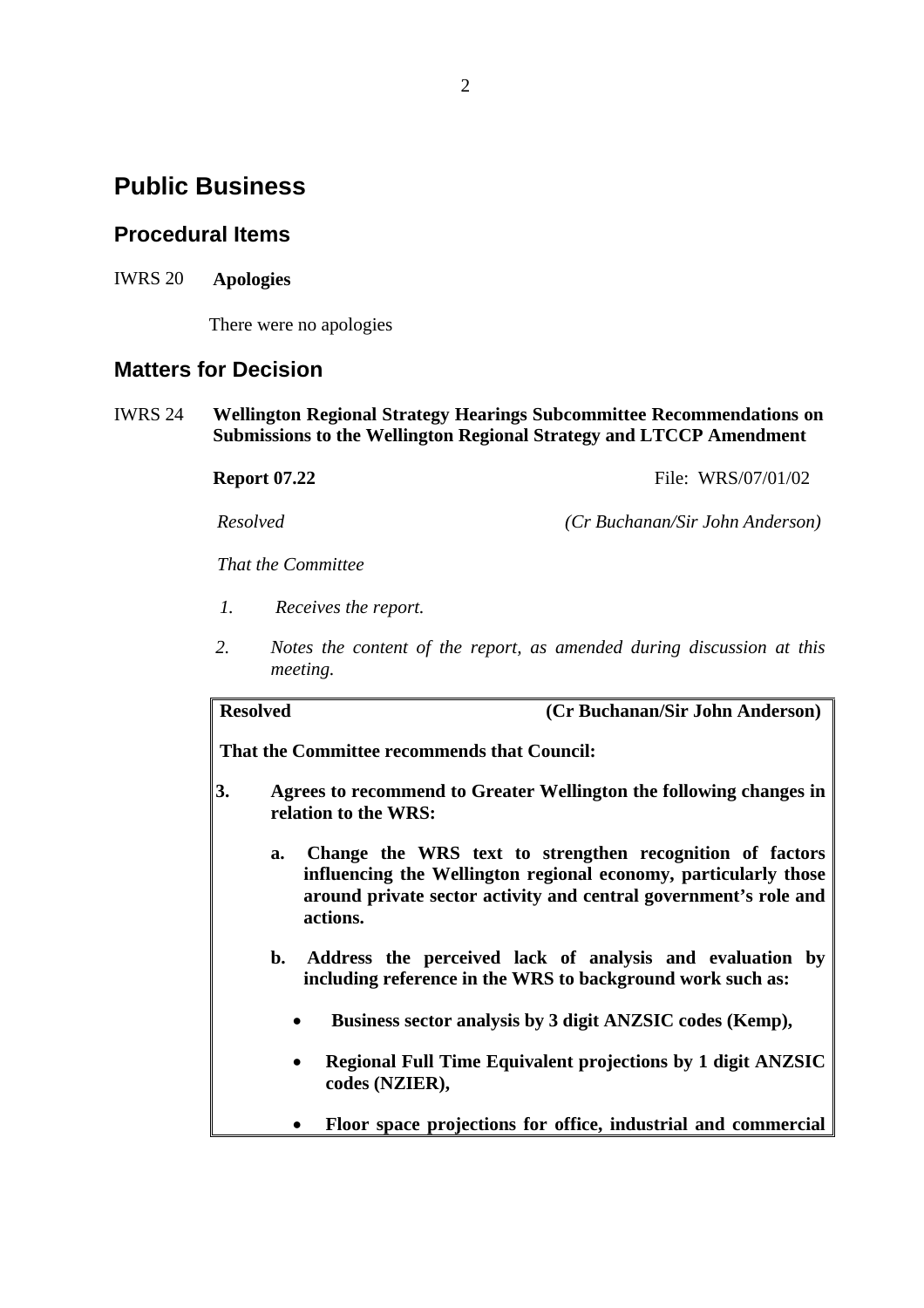**(Property Economics)** 

- • **Housing segment demand information (Property Economics and SGS economics and planning)**
- • **Cluster performance information (Infometrics, BERL and NZIER and MED).**
- • **WRS evaluation and development process information**
- **c. More strongly incorporate sustainability and climate change considerations into the WRS in the introductory text and principles and assessment criteria for WRS projects.**
- **d. Note that ongoing discussion will occur with stakeholders such as the Wellington Regional Chamber of Commerce and Business Porirua around specific analysis expectations beyond the current work available.**
- **e. Make more explicit that the WRS promotes a high degree of interaction and working together of all parties able to progress WRS concepts. Accept the various offers of resource support and input to progress components of the WRS (through the proposed implementation agencies/forums) including entities such as Go Wairarapa and from the Wellington Regional Chamber of Commerce, Employers & Manufacturers Assn, Tertiary Education Providers, Central Government Agencies and Crown Research Institutes.**
- **f. Confirm that the WRS provides a high level framework and that the details of the implementation initiatives are appropriately left to the EDA to determine.**
- **g. Include some additional background detail and justification as to benefits accruing from WRS initiatives.**
- **h. Strengthen references to the fact that business plan detail and specific benefit analysis will occur at implementation level via the regional EDA and as ad hoc projects arise.**
- **i. Amend the text on page 2 of the WRS beginning "We need to do better…" by replacing the discussion on the role of 4% economic growth with a more aspirational statement as follows:**

 **"We need to do better. To improve prosperity in our region we need to develop better paying jobs and sustain ongoing business investment. For the next decade we need to aim to roughly double**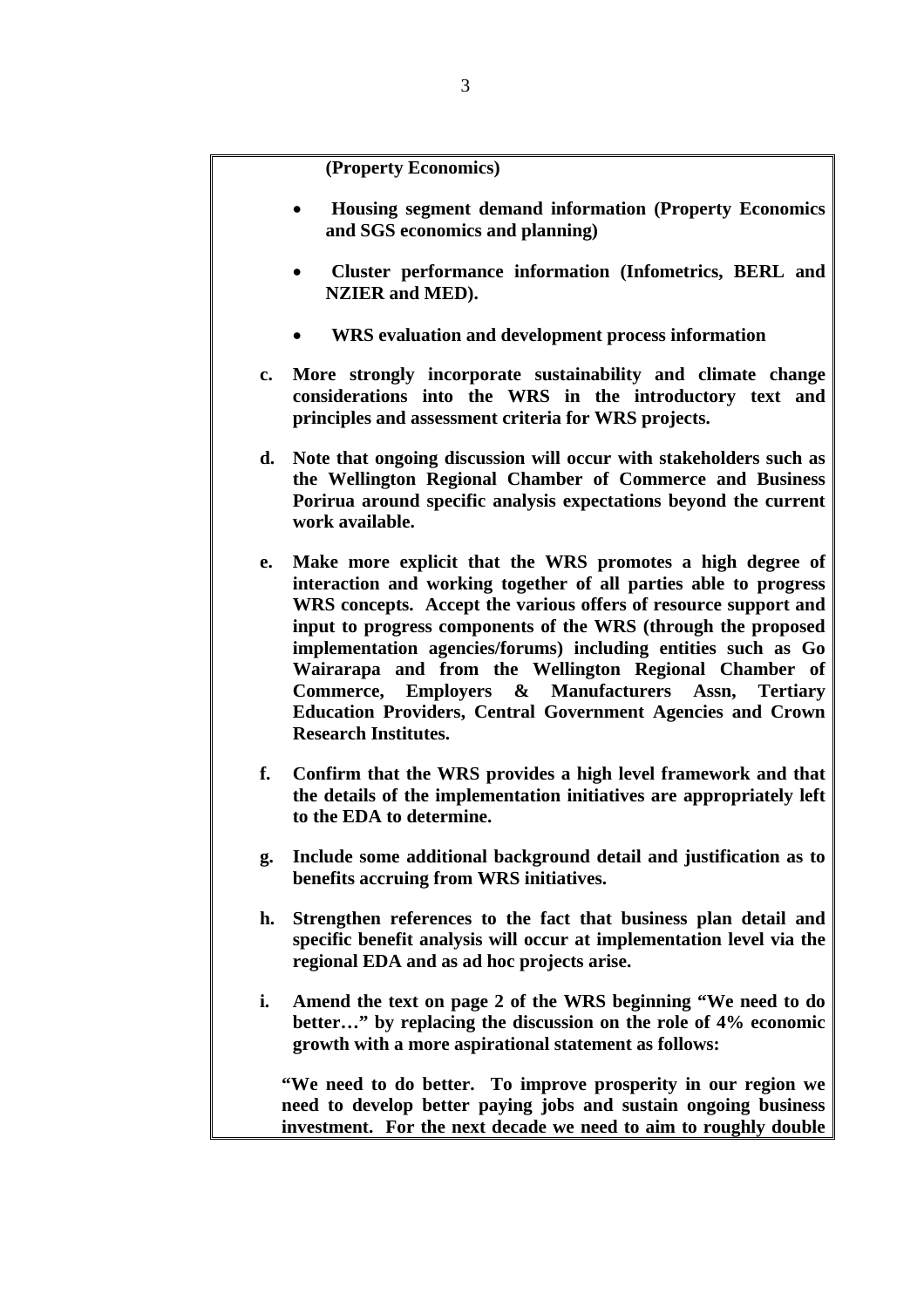**our economic growth rate".** 

 **Add new text on page 2 after that in 5.3.2 (a) above to make clear that actions of the private sector and central government have a significant bearing on prosperity prospects.** 

- **j. Include in the WRS an undertaking to investigate development of the regional economy in ways that align to 'carbon neutral' goals.**
- **k. More strongly emphasise sustainability objectives (including addressing climate change risks) in the WRS.**
- **l. Signal that consideration will be given to setting a target date for the Wellington region to become 'carbon neutral' / 'carbon zero' and include research to be undertaken into actions to examine the feasibility of this goal.**
- **m.Signal that the potential for a 'centre of excellence' around practical application of 'green technologies' in the Wellington region will be explored (e.g. energy related applications such as wind, current, and biomass sources, and building technologies).**
- **n. Incorporate the importance of sport and active leisure into the WRS, especially in relation to the region's community outcomes and its economy.**
- **o. Incorporate 'sport and active leisure' in the WRS vision and/or community outcomes.**
- **p. Confirm the change areas set out in the WRS and note these will be progressed through separate public processes and be informed by principles under the N.Z. Urban Design Protocol.**
- **q. Change the description for the Pauatahanui and North Waikanae Change Areas to make clear that these are not being promoted for strong growth, but rather careful management in light of environmental and / or servicing issues.**
- **r. Modify the text in relation to the Grenada to Gracefield change area to make clear that proposals to explore broadening housing choice in some parts of the change area, and to address roading links will proceed through local community based planning processes. These will be informed by principles under the N.Z. Urban Design Protocol.**
- **s. Include in the WRS the definition of "environment" suggested by NZHPT.**
- **t. Make a recommendation from the WRS Interim Committee to GWRC's Environment Committee that the Regional Policy Statement**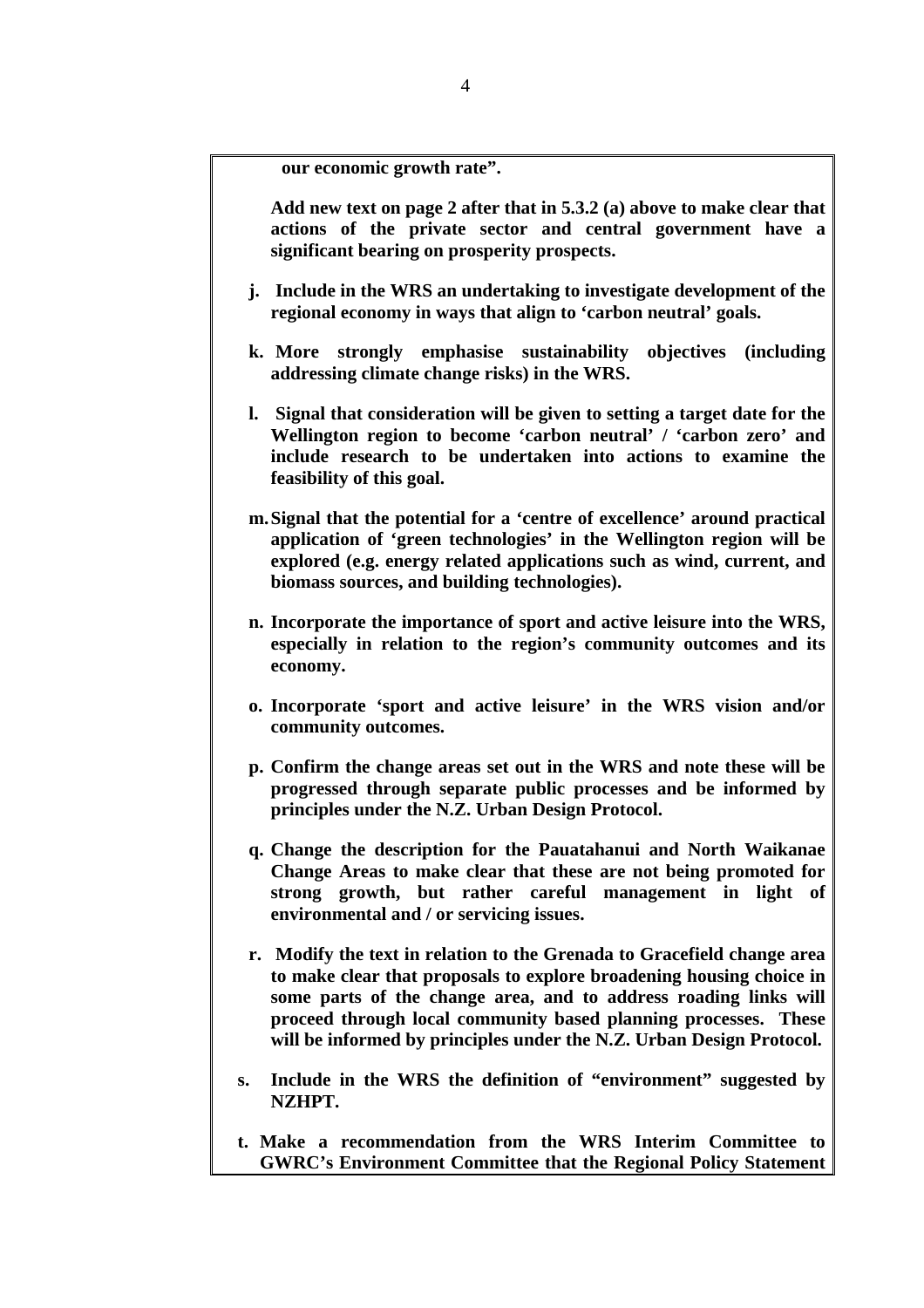**review include consideration of a region wide agreement on heritage principles and practices.** 

- **u. Confirm the WRS intention to provide mechanisms for regular and focused involvement of infrastructure providers with the WRS processes. In particular the WRS keeper committee will have a role in keeping informed of, and contributing to consideration of regional infrastructure issues and the prioritisation and funding of these. This will require liaising with the Regional Land Transport Committee and other entities addressing regional infrastructure provision and maintenance.**
- **v. Add new to page 40 of the WRS, following the discussion under**

 **"LAND FOR BUSINESS GROWTH":** 

### **RURAL INDUSTRY GROWTH**

 **The region has a strong rural industry sector, centred primarily in the Wairarapa. This sector makes a contribution to the regional economy, especially through the viticulture industry. While the rural sector has potential to grow, in the Wairarapa predicted shortages of water limit capacity to both grow current production and also limit the opportunities to convert to more intensive land uses.** 

 **An irrigation scheme would enhance the growth opportunities in the Wairarapa and for this reason an irrigation project has been initiated by Go Wairarapa. Like all major projects any future scheme would need to attract significant funding and would be subject to the requirements of the Resource Management Act. Potential effects associated with damming water and the impacts of potential future land uses would need to demonstrate their environmental sustainability.** 

- **w. Incorporate into the WRS the importance of farming and forestry across the region in both an environmental and economic sense, especially in relation to the region's proposed carbon neutral objectives.**
- **x. Note the potential to harness the Wairarapa's food and wine opportunities through the Cuisine School in the WRS.**
- **y. Incorporate greater emphasis on existing businesses including what the WRS proposes to improve business retention and include an action step to work with other key stakeholders on this.**
- **z. Include the following:**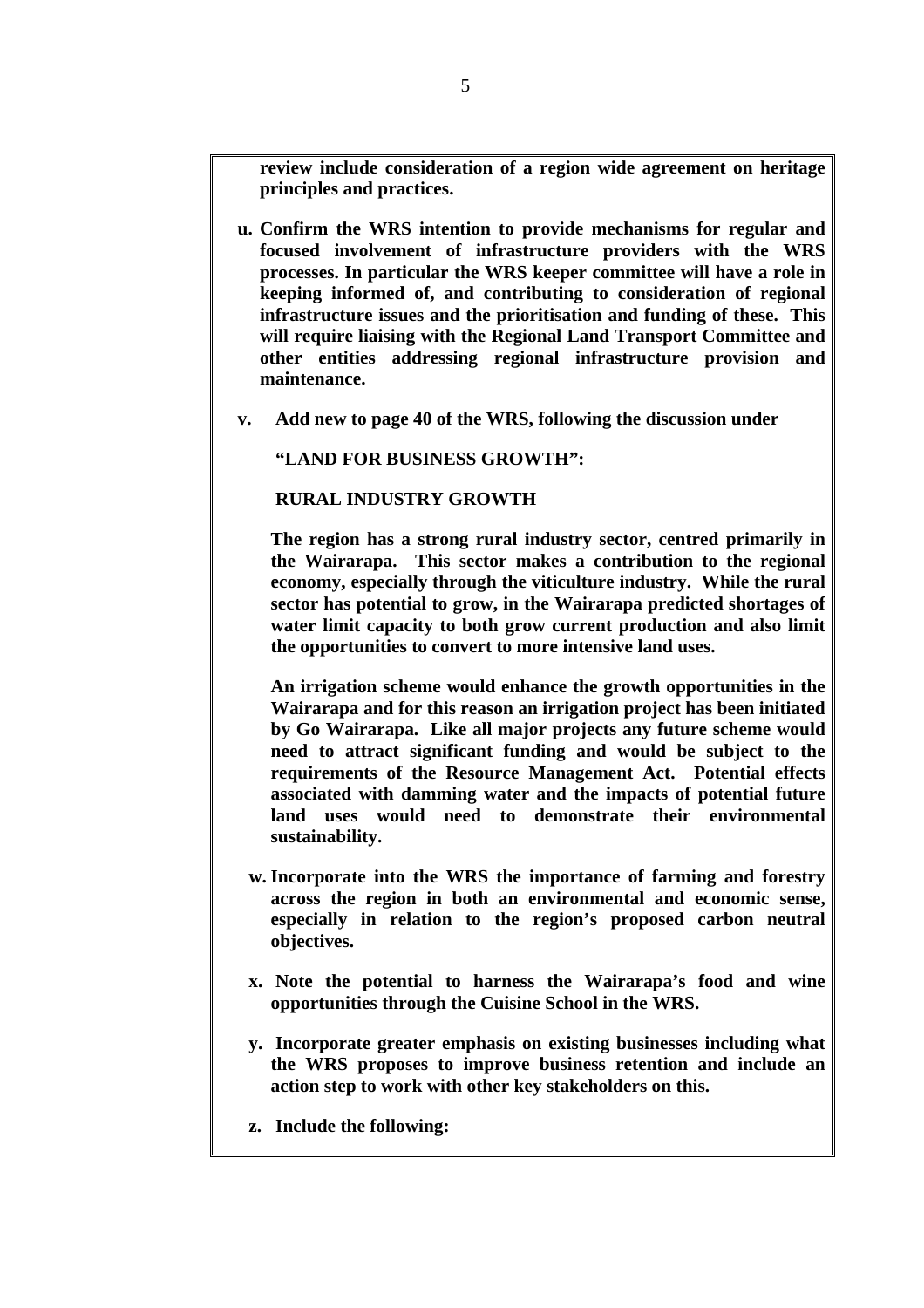- **a. That, within a decade, all of the Wellington Region will have affordable access to an interactive, open access, broadband network capable of supporting applications and services using integrated layers of voice, video and data, with sufficient symmetrical capacity to meet the ongoing information and communications needs of the city's residents, businesses and institutions, and help catalyse a transformation in regional economic development.**
- **b. That as an interim target, the Wellington Region build on the definition of fast broadband in the Government's digital strategy. In this strategy, fast broadband is defined as data transfer at a rate greater than 5 Megabits per second (Mbps). Therefore it is recommended that the Committee suggests an interim target (say by 2010) for the WRS regionally of a 5 Mbps symmetrical data rate. Further, that it recognises that this will quickly be inadequate to meet the needs to the Region, and therefore endorses a more aggressive objective of removing data transfer speeds as a constraint on the Region's ability to maximise the economic and social benefits of broadband. For example, in the Wellington CBD and Miramar (centres of digital content creation) this will mean facilitating access to 10Gbps services as soon as possible.**
- **c. That urgency be given to implementing the broadband strategy, with priority given to actions that will lift labour productivity, assist in transforming the economic development of the Wellington Region and deliver major social benefits (e.g. through health care, schools and libraries) to the communities of the region.**
- **aa. Acknowledge and explain the importance of the Port to the regional economy, acknowledging the importance of good transport links, as follows:**

 **"Wellington's Port handles 1.7 million gross tonnes of freight and 28000 cruise liner tourists and crew, annually. It is vital to the exporting objectives of the WRS. The WRS can add value to the Port's operation through the 'regional form' initiatives detailed later in the document, especially those that facilitate efficient road and rail transport to and from the port** 

 **The WRS can also play a part in the development of a coastal shipping strategy for the benefit of the region."** 

**bb. Confirm that Centres of Excellence be established under the Economic Development Agency (EDA) auspices. This will provide**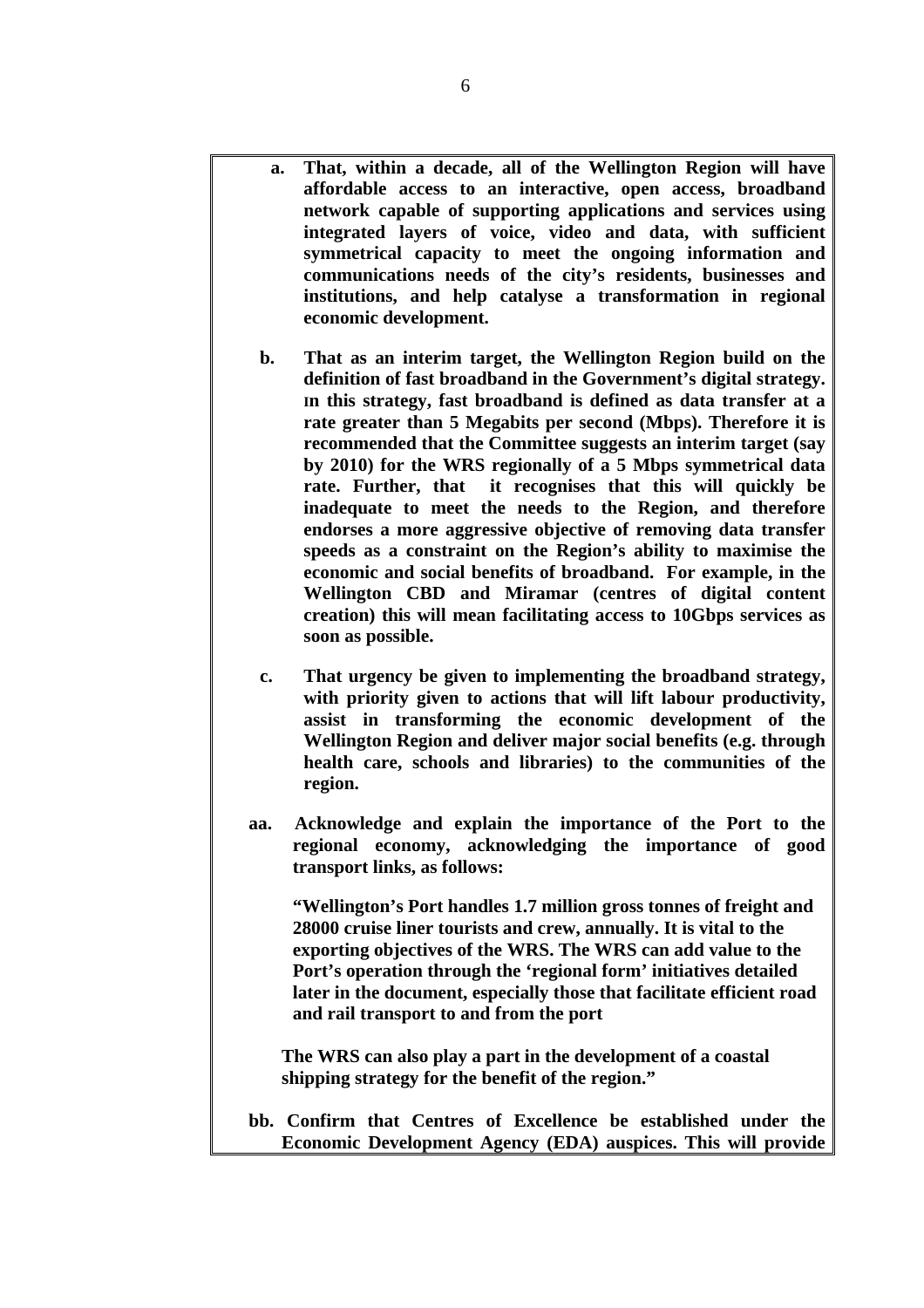**for consistency of approach, cross sectoral learning and idea generation and a cost effective support infrastructure.** 

- **cc. Confirm one region-wide EDA for the region but discuss with the key stakeholders of existing EDAs (e.g. Go Wairarapa and Enterprise Coast) how any integration will occur. This to be undertaken by the new EDA Board when it has been appointed.**
- **dd. Confirm a merit based EDA Board comprising 7 people with the capability and experience to govern a successful EDA.**
- **ee. Confirm that the EDA be established as soon as possible (a transition from the current state to the new entity should occur during the first half of 2007) in order that it can determine its priorities, complete the analysis on its identified priorities and move quickly to implementation.**
- **ff. Increase emphasis on the role of education in the WRS, especially its potential to increase export earnings and to close the skills gap. Ensure that its inclusion is consistent with the overall strategy by aligning student attraction work to centres of excellence.**
- **gg. Incorporate direct reference to Education Wellington International in WRS and ensure ongoing funding support**
- **hh. Tie student attraction programme into sister city relationships.**
- **ii. Confirm the concept of consolidation of regional incubator in the WRS.**
- **jj. Note submitters' interest in further dialogue on incubators, and that a consolidation approach will form the basis of further dialogue between WRS representatives and relevant stakeholders.**
- **kk. Confirm WRS concepts for promoting greater co-ordination and, where appropriate, alignment of activity around destination marketing, migrant attraction, educational opportunities and related matters.**
- **ll. Incorporate information on the region's climate into marketing material generated.**
- **mm. Confirm WRS proposals to provide a mandate for a 'keeper' committee on the basis of the current timetable.**
- **nn.Confirm WRS proposals to provide a regional Economic Development Agency on the basis of the current timetable.**

**oo. Note the intention for engagement and partnerships across all**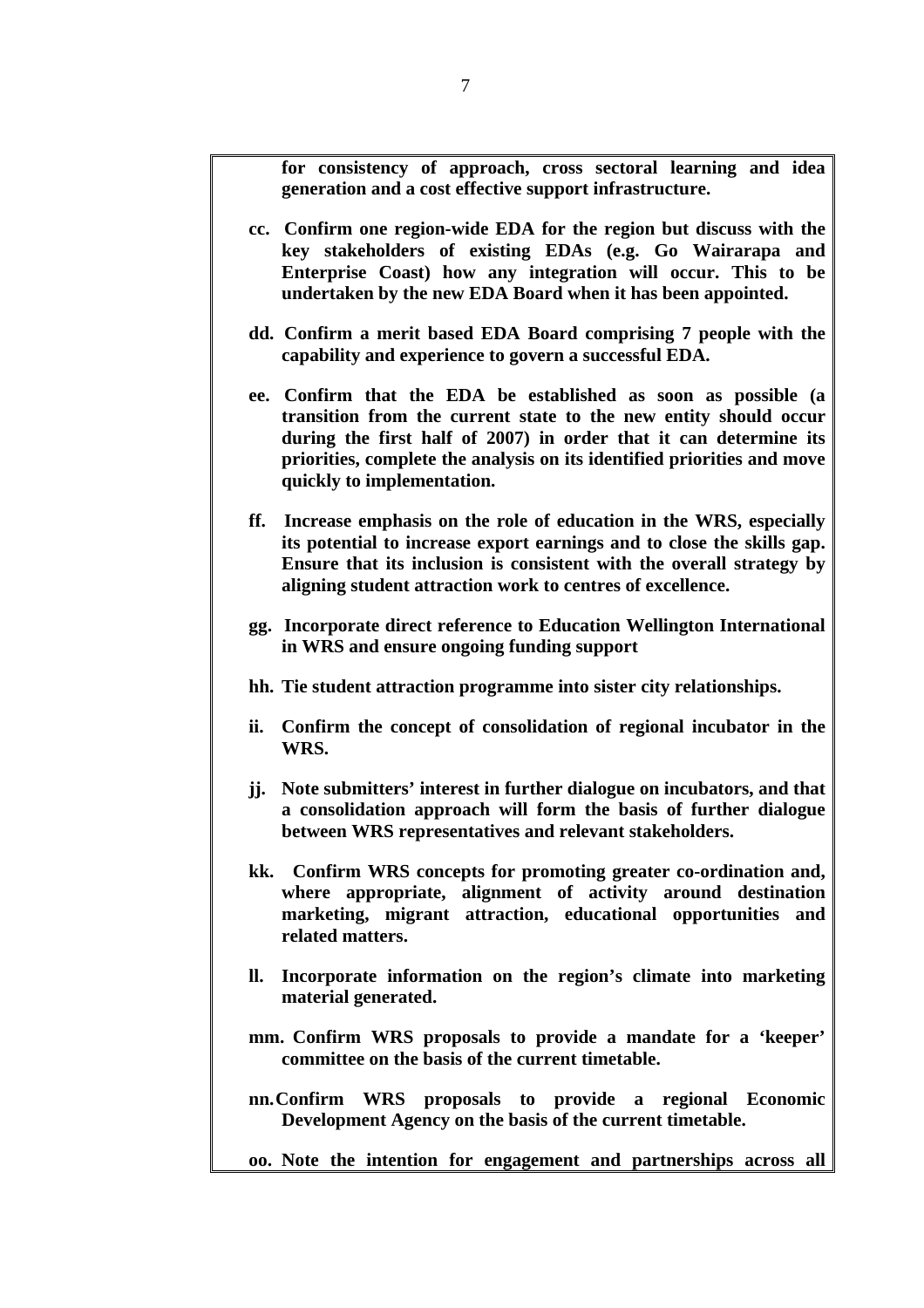**strands of the WRS via development of an Implementation Project Plan.** 

- **pp. Include in the terms of reference or statement of intent for the regional EDA a requirement to actively consider a broad range of working arrangements for progressing sector related development activity, including scope for private sector lead and funded options acting independently but reporting back through appropriate WRS channels.**
- **qq. Confirm funding be made available for the WRS at the levels proposed in the WRS consultation documents.**
- **4. Agrees to make text changes to the WRS document as discussed during consideration.**
- **5. Agrees to recommend to Greater Wellington the following changes in relation to the proposed LTCCP Amendment:** 
	- **i. Confirm the proposed Greater Wellington standing committee as the "keeper" of the WRS.**
	- **ii. Confirm the proposed standing committee membership structure, with details to be agreed by the participating Councils though the Multi-Party Agreement.**
	- **iii. Confirm Greater Wellington's role as host of the WRS standing committee.**
	- **iv. Confirm a regional economic development agency, in the form of a not-for-profit Council Controlled Organisation, and that further detailed work be carried out to determine its relationship with Go Wairarapa and Enterprise Coast, in consultation with the "owners" of those agencies.**
	- **v. Confirm the appointment of a merit-based board to the EDA.**
	- **vi. Agree to a targeted economic development agency rate of \$4.0 million (plus GST) for 2007/08, to be allocated on the following basis (allocating 42% to businesses and 58% to non-businesses):** 
		- **a. A uniform annual charge to residential ratepayers of \$12.50 plus GST.**
		- **b. A uniform annual charge to rural ratepayers of \$25.00 plus GST.**
		- **c. The remainder of the cost of the EDA being charged to**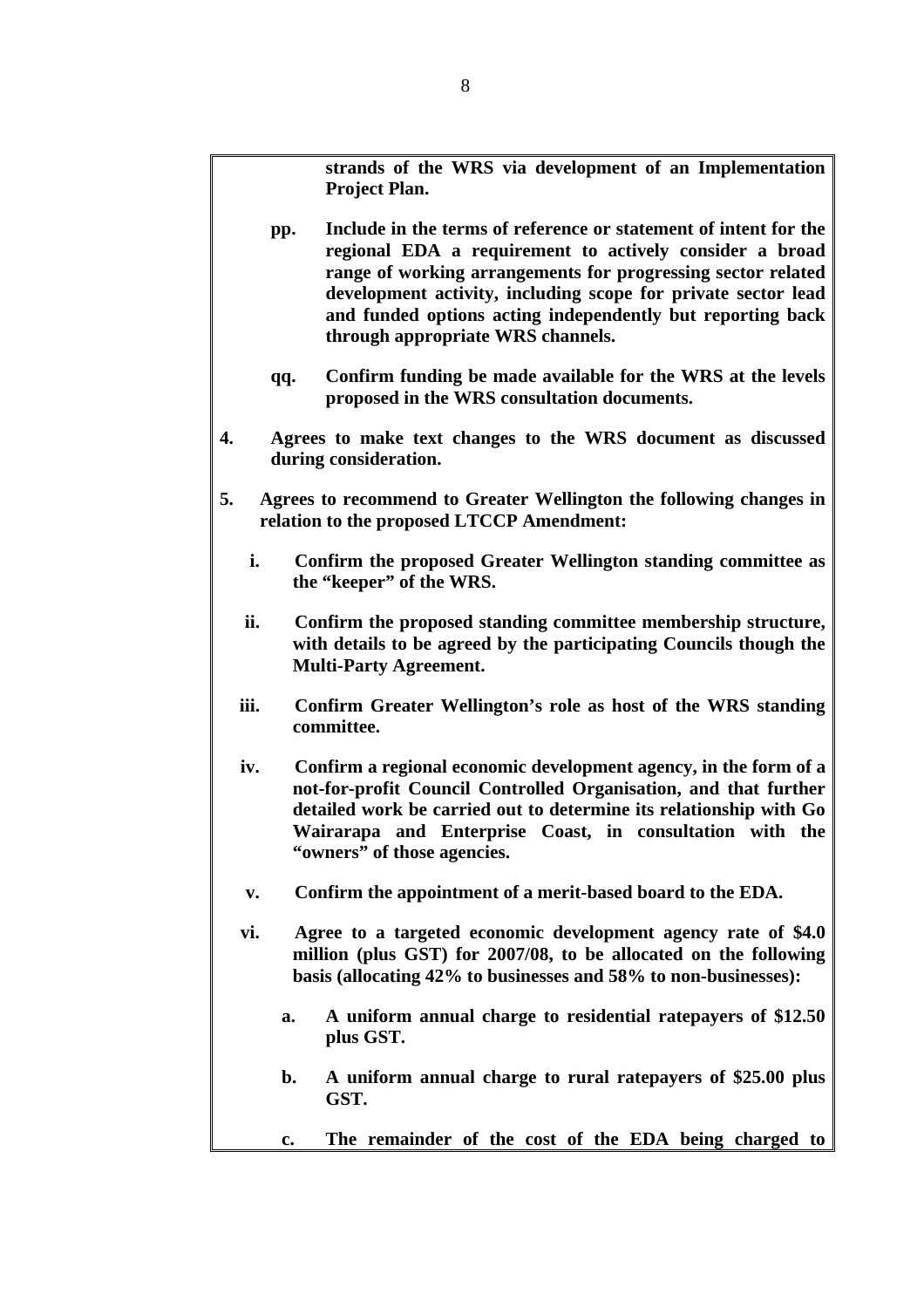**business on the basis of their capital values.** 

- **vii. Confirm the quantum of funding for the EDA of \$4.0 million plus GST in 2007/08 and up to \$5.0 million in 2009/10 (plus GST).**
- **viii. Endorse the following review provisions as appropriate:** 
	- **a. An independent review of the effectiveness of the entire Wellington recommendations for changes to the strategy. This will include consideration of whether the WRS Committee and / or its funding and other arrangements should continue.**
	- **b. The first review to be commissioned 5 years after the adoption of the WRS.**
	- **c. The subsequent reviews to be undertaken on a 3-yearly cycle to coincide with LTCCP cycles.**
- **6. Instructs officers to prepare a report to Greater Wellington based on the matters agreed to in (3 and 4).**
- **7. Delegates to the Chairman of the Interim WRS Committee the final approval of the report to Greater Wellington.**

### **Noted**

With regard to section 5. vi.c.:

- Greater Wellington is to be asked to consider a transitional arrangement for the rate for the EDA in the first year.
- Mayor Guppy asked that his vote against this section be recorded.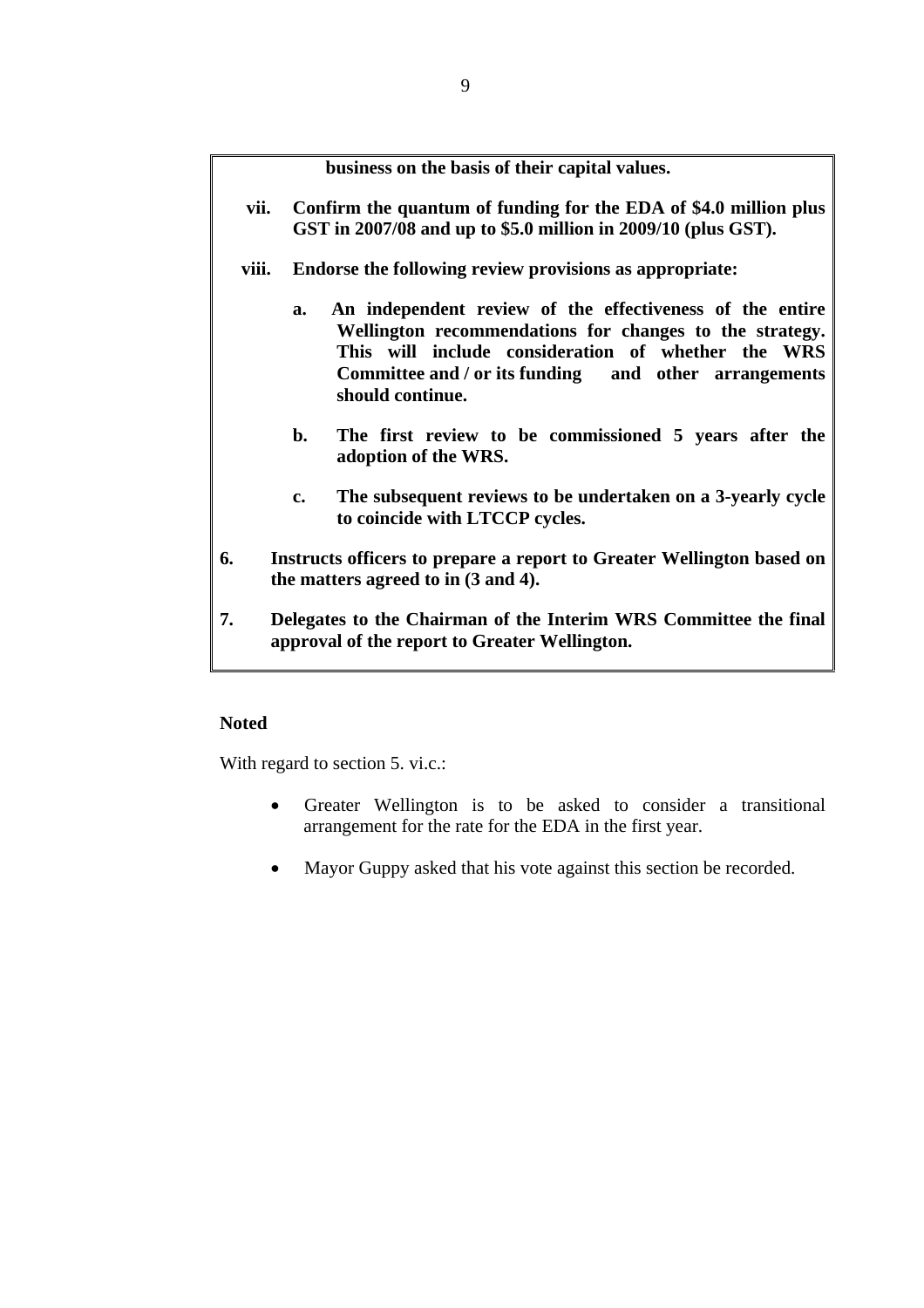**Report 07.21 File: WRS/07/01/02** 

*Resolved (Cr Buchanan/Mayor Francis)*

*That the Committee* 

- *1. Receives the report.*
- *2. Notes the content of the report, as amended during discussion at this meeting.*

| <b>Resolved</b>  |                                                                                                                                    | (Cr Buchanan/Mayor Francis)                                                                                                                                                                                                                                                                          |
|------------------|------------------------------------------------------------------------------------------------------------------------------------|------------------------------------------------------------------------------------------------------------------------------------------------------------------------------------------------------------------------------------------------------------------------------------------------------|
| 3.               |                                                                                                                                    | That the Committee recommends that Council:                                                                                                                                                                                                                                                          |
|                  | i.                                                                                                                                 | renames the Interim Wellington Regional Strategy Committee as<br>the "Wellington Regional Strategy Committee" on the basis that<br>it is now a permanent committee                                                                                                                                   |
|                  | ii.                                                                                                                                | amends the terms of reference for the Interim Wellington<br>Regional Strategy Committee, as set out in Attachment 1; and                                                                                                                                                                             |
|                  | iii.                                                                                                                               | confirms the current membership of the Committee for a term<br>ending on the day of the Local Body elections in 2007; and                                                                                                                                                                            |
|                  | iv.                                                                                                                                | confirms the existing remuneration of members of the Wellington<br><b>Regional Strategy Committee.</b>                                                                                                                                                                                               |
| $\overline{4}$ . | Recommends to Greater Wellington that it amends the Greater<br><b>Wellington Regional Council Standing Orders 2005 as follows:</b> |                                                                                                                                                                                                                                                                                                      |
|                  | i.                                                                                                                                 | Clauses 4.1 and 32.1 ("Decisions to be by Majority Voting") are<br>amended by adding the following text: except that in the case of<br>the Wellington Regional Strategy Committee decisions<br>on<br>recommended quantum of funding and the funding policy will<br>require a three quarter majority. |
|                  | ii.                                                                                                                                | Clauses 4.2 and 32.2 ("Chairperson's Voting") are amended by<br>adding the following text: except that in the case of the Wellington<br>Regional Strategy Committee where the Chair does not have a<br>casting vote.                                                                                 |
| 5.               |                                                                                                                                    | Recommends to Greater Wellington that it resolves that, in accordance<br>with clause 30(7) of Schedule 7 of the Local Government Act 2002, the<br>Wellington Regional Strategy Committee is not deemed to be discharged<br>following each triennial election.                                        |